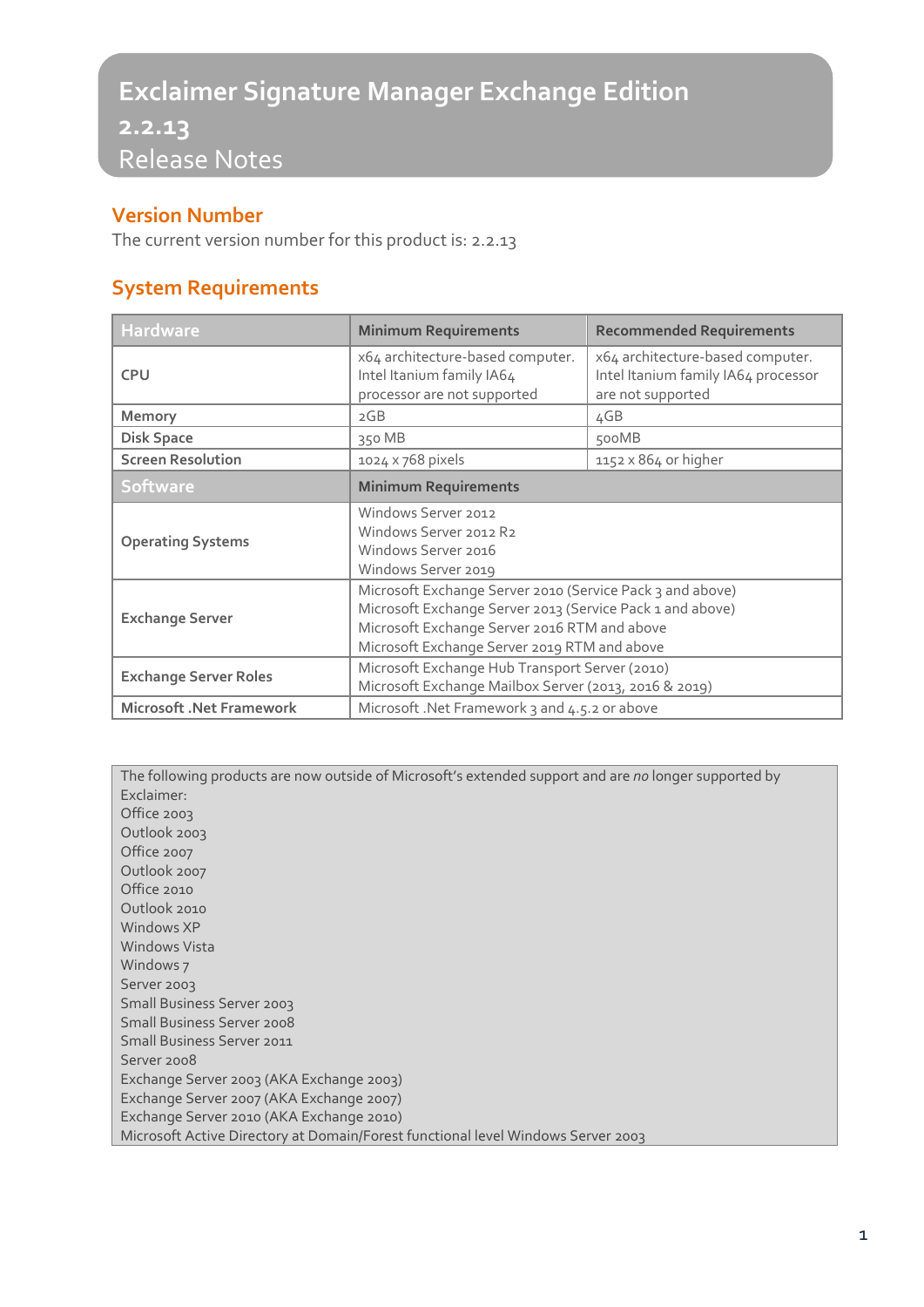## **Downloading**

Please refer to the following link on the Exclaimer website: <http://www.exclaimer.com/signature-manager-exchange-edition/download> .

#### **Installing**

Download the '**Signature Manager Exchange Edition 2.2.12**' installation file 'setup.exe' and run on the Microsoft Exchange Hub Transport Server and/or Microsoft Exchange Mailbox server (Exchange 2013, 2016 & 2019). An MSI is available from support by contactin[g support@exclaimer.com.](mailto:support@exclaimer.com)

### **Uninstalling**

Uninstall can be achieved via the 'setup.exe' or MSI for the currently installed version of 'Signature Manager Exchange Edition' or via 'Programs and Features' in Windows Server in your operating systems.

The configuration files are located in **\ProgramData\Exclaimer Ltd\Mail Disclaimers** and these are not be removed as part of the uninstall process. The uninstall process will not lose any of your configuration or settings. However, as a backup precaution you may wish to export your configuration, as summarised below:

#### **Export Steps**

- 1. Open the Exclaimer Console.
- 2. Select the 'Exclaimer' node.
- 3. Open the 'Action' menu.
- 4. Select 'Export Configuration...'
- 5. Select a location and filename for the export.
- 6. Press Save.

This will export all your settings including all your templates and licensing data.

## **Upgrading**

Upgrading can be achieved via the 'setup.exe' which will perform an in-place upgrade.